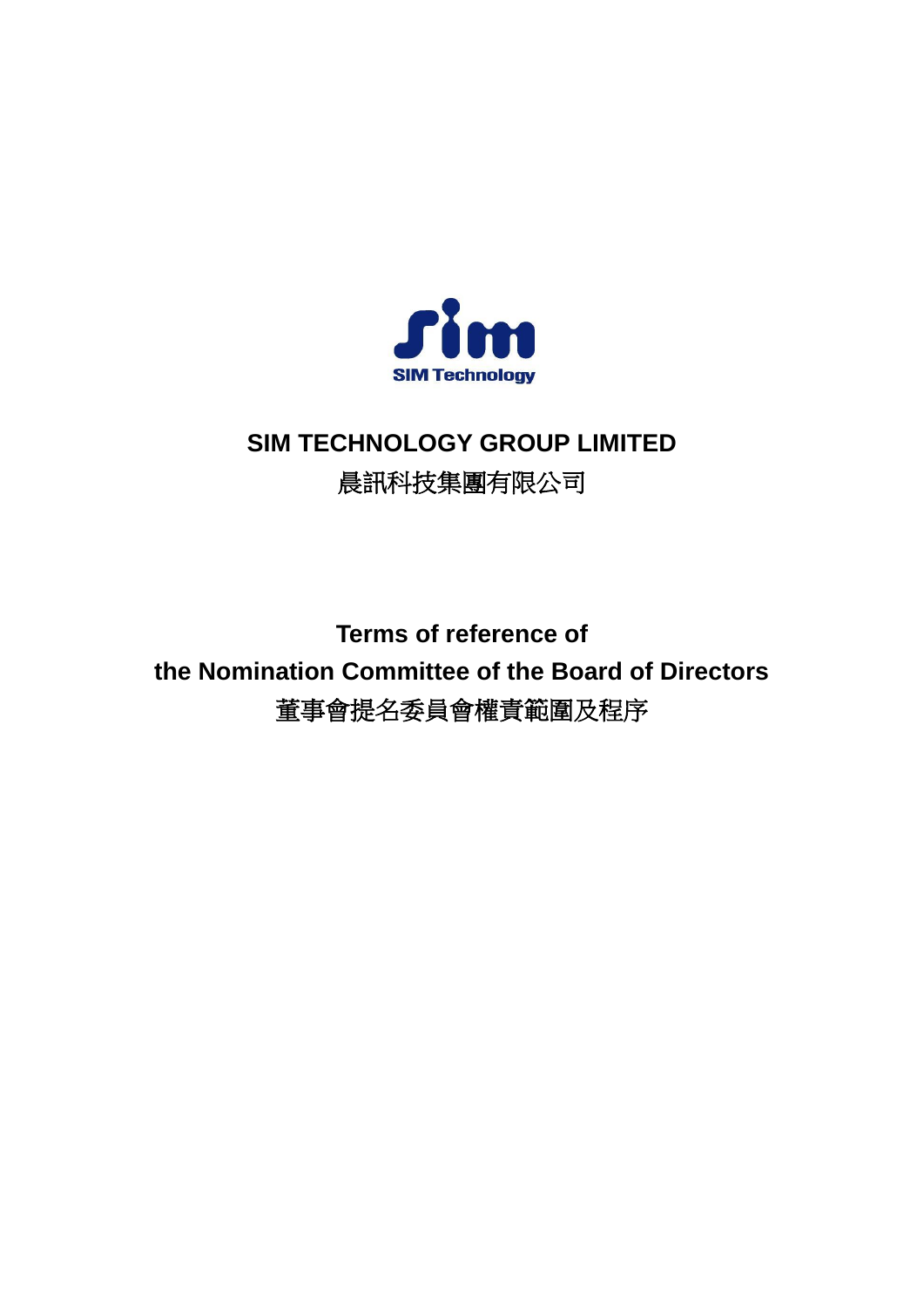# **SIM Technology Group Limited ("Company")** 晨訊科技集團有限公司**("**本公司**")**

## **Terms of reference of the Nomination Committee ("NC") of the Board of Directors ("Board") of the Company** 董事會**("**董事會**")**提名委員會**("**提委會**")** 權責範圍及程序

First adoption date: 24 December 2021 首次採納日期: 2021年12月24日

Validity: Continuous (until further notice) 有效期至: 長期 (直至另行通知)

### 1. **Membership 1. め** 成員

- 1.1 The NC shall comprise not less than three 提委會成員由董事會委任, 成員人數應不少 members to be appointed by the Board, the 於三位,大多數成員應為獨立非執行董事。 majority of whom should be independent non-executive directors.
- 1.2 The Board shall appoint the chairman of the NC who should be the chairman of the board or one of the independent non-executive directors sitting on the NC.
- 1.3 Only members of the NC have the right to attend the NC meetings. However, any director, executive or other person may be invited to attend the meetings when the NC considers that their attendance can assist it to discharge its duties.

提委會主席由董事會委任,此主席由董事會 主席或提委會成員中的一位獨立非執行董事 擔任。

只有提委會的成員方可出席提委會之會議。 然而,若提委會會議為任何董事、行政人員 或其他人士可協助該會履行職責,則可邀請 該等人士出席會議。

1.4 A NC member may not appoint any 提委會成員不能委任代表。alternate.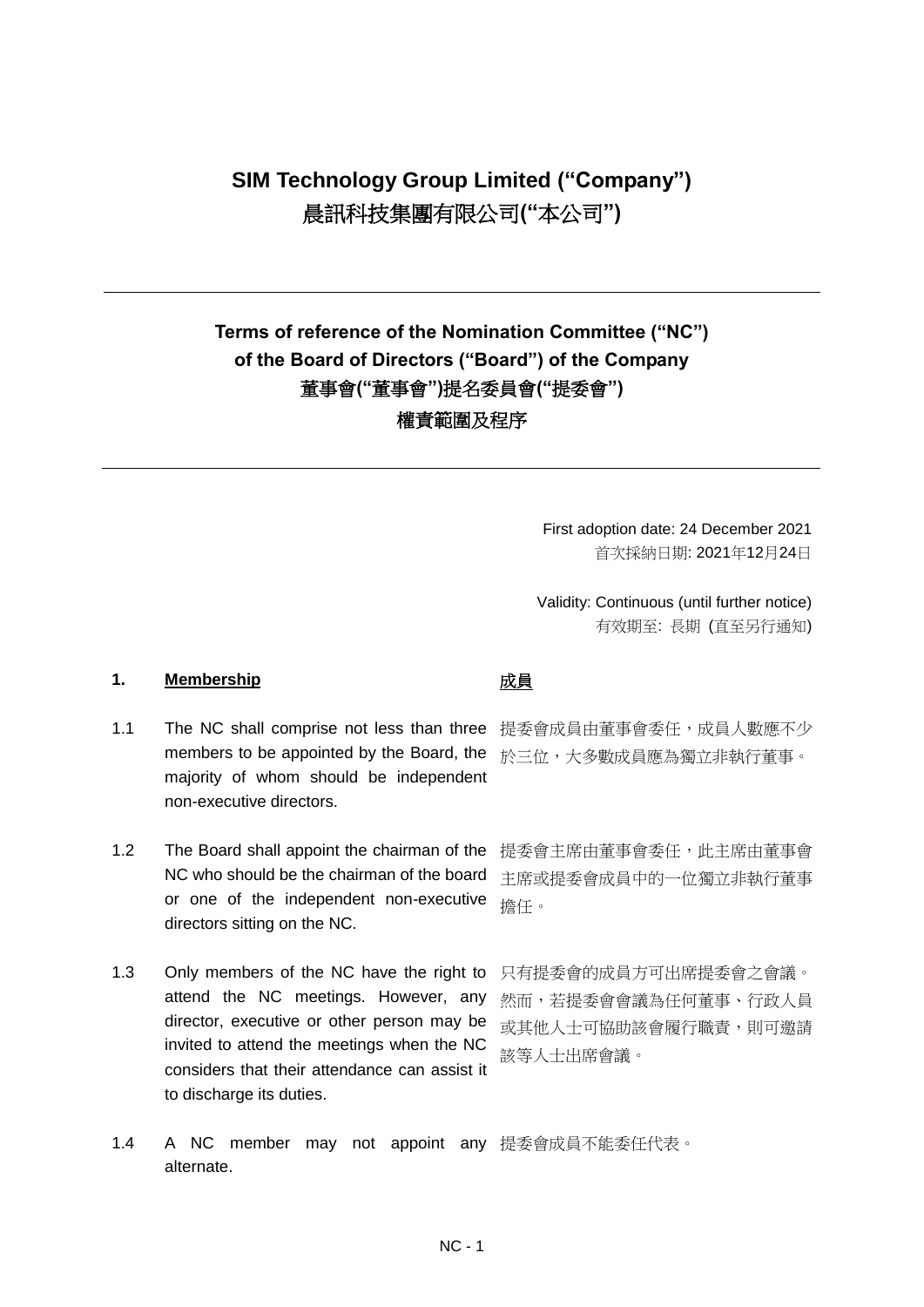### **2. Frequency and proceedings of meetings** 會議次數及程序

- 2.1 The NC shall meet at least once a year and at such other times as the chairman of the NC shall require.
- 2.2 The quorum for meetings of the NC shall be of such a number that the independent non-executive directors shall form the majority in the meeting. A duly convened meeting of the NC at which a quorum is present shall be competent to exercise all or any of the authorities, powers and discretions vested in the NC.
- 2.3 NC members may pass resolutions by way 提委會成員可以書面決議方式通過任何決 of written resolutions, but such must be passed by all NC members in writing.

### **3. Secretary** 秘書

3.1 The company secretary of the Company or 公司秘書或其代理人應擔任提委會秘書。 his/her nominee shall act as the secretary of the NC.

### **4. Notice of Meetings** 會議通告

4.1 Meetings of the NC shall be convened by the chairman of the NC. In the absence of the chairman of the NC, the remaining members present shall elect one of them to chair the meeting. For the avoidance of doubt, the chairman of the Board shall not chair the meeting of the NC when it is dealing with the succession of chairmanship.

提委會應至少每年開會一次,並按提委會主 席要求的其他時間開會。

提委會會議的法定人數應為能使獨立非執行 董事在會上佔大多數的數目。正式召開而達 到法定人數的提委會會議有權履行提委會獲 賦予的一切或任何授權、權力和酌情權。

議,惟必須所有提委會成員書面同意。

提委會的會議應由提委會主席召開。如提委 會主席未能出席會議,其他出席會議的成員 應互選其中一人擔任主席。為免生疑慮、當 提委會開會討論主席繼任問題時,董事會主 席不應擔任該會議之主席。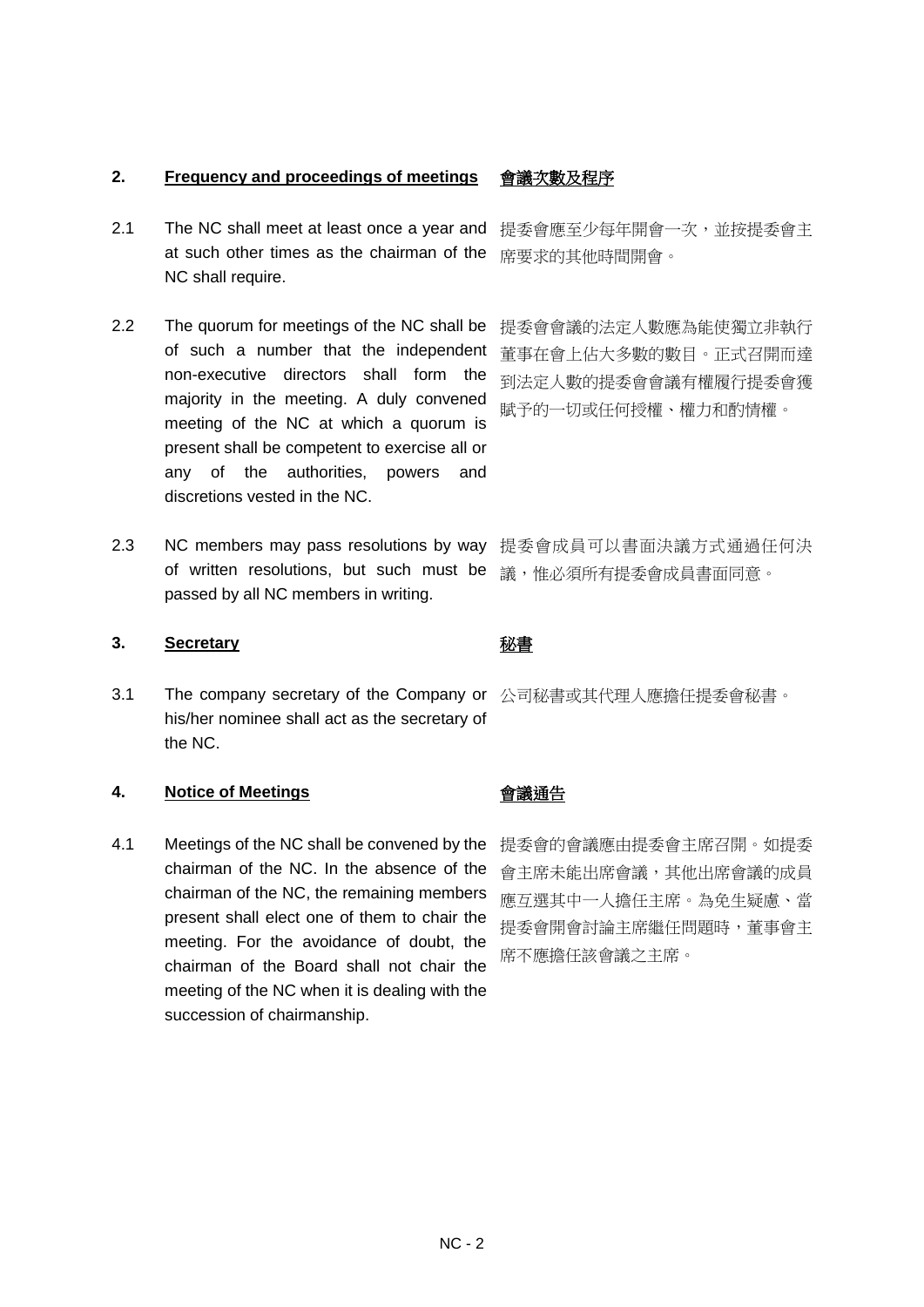discussed, shall be forwarded to each of the members of the NC and any other person required to attend at least fourteen working days before the meeting date. Supporting papers shall be sent at least three working days before the meeting. 4.3 A NC member may or, on the request of a

4.2 Unless otherwise agreed, notice of each

meeting setting out the venue, time and date together with the agenda of items to be

- NC member, the secretary to the NC shall, at any time summon a NC meeting. Notice shall be given to each NC member in person orally or in writing or by telephone or by email or by facsimile transmission at the telephone or facsimile or address or email address from time to time notified to the secretary by such NC member or in such other manner as the NC members may from time to time determine.
- 4.4 Any notice given orally shall be confirmed in writing as soon as practicable and before the meeting.

### **5. Minutes of the Meetings** 會議記錄

5.1 Minutes of the NC meetings shall record in sufficient detail the matters considered in the meetings and decisions reached, including any concerns raised and dissenting views expressed. Draft and final versions of minutes of the meetings should be sent to all NC members for their comments and records within fourteen working days after the meeting and unless there is a conflict of interest, to all other members of the Board.

除非另有協議,否則載有會議地點、時間、 日期及載有會議議題之議程的通告,應於開 會日期之前最少14個工作天送交提委會各成 員及其他需要出席會議的人士。補充文件應 於開會之前最少3個工作天送交。

任何提委會成員或提委會秘書(應提委會成 員的請求時)可於任何時候召集提委會會 議。召開會議通告必須親身以口頭或以書面 形式、或以電話、電子郵件、傳真或其他提 委會成員不時議定的方式發出予各提委會成 員(以該成員不時通知秘書的電話號碼、傳真 號碼、地址或電子郵箱地址為準)。

任何口頭會議通知應在切實可行範圍內盡快 及在會議召開前以書面方式確實。

提委會的會議記錄應詳細記錄會議上審議的 事項及所作出的決定,包括會上提出的關注 及相反意見。會議記錄的初稿及最後定稿應 於會議完成後14個工作天內供提委會所有成 員傳閱;以供提出意見及作其他記錄之用; 若無利益衝突,亦應供董事會其餘全部成員 傳閱。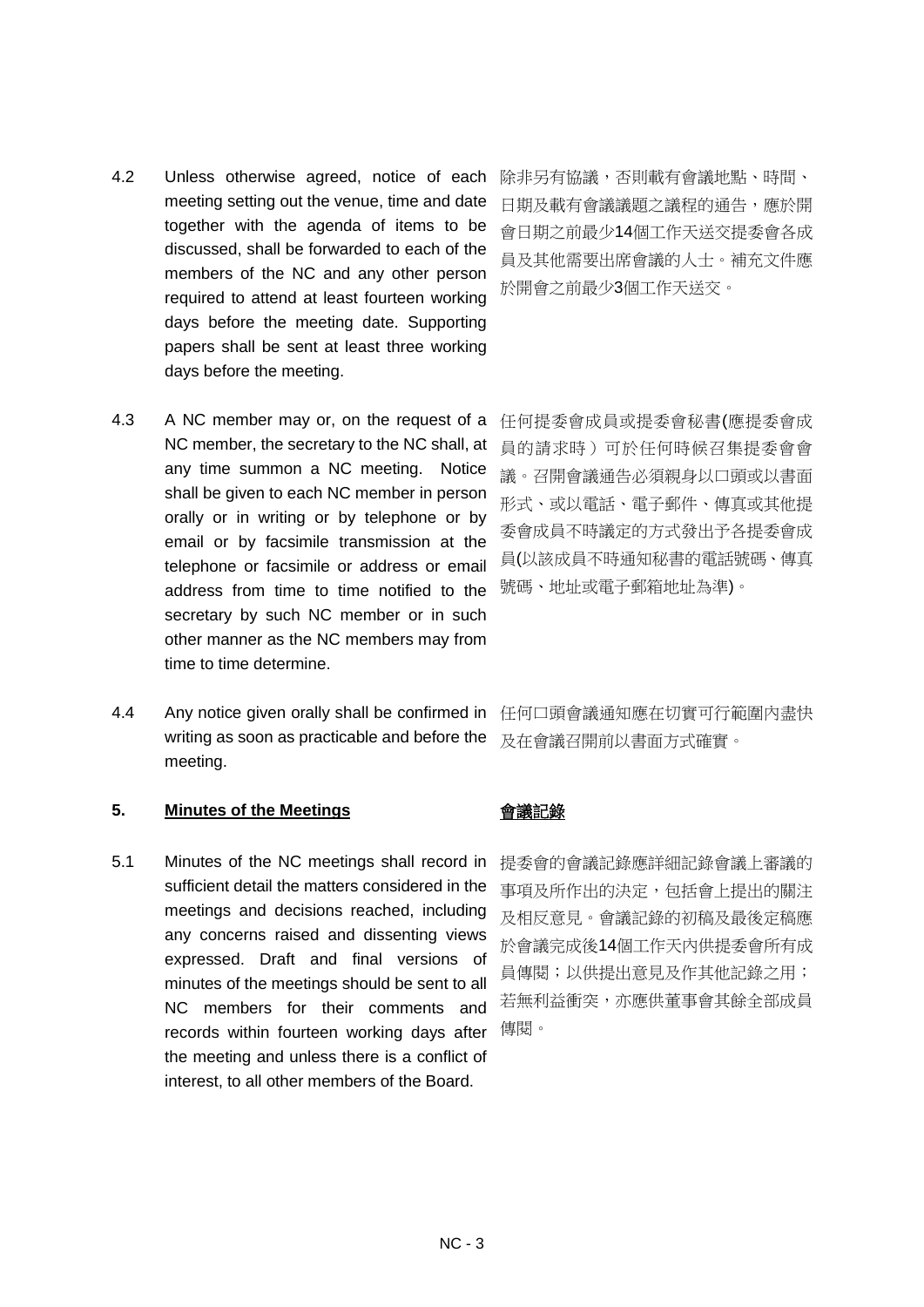5.2 The secretary of the NC shall keep the 提委會秘書應保存提委會之會議記錄及通過 minutes and resolutions passed at the NC meetings and they should be open for inspection at any reasonable time on reasonable notice by any director save when there is a conflict of interest.

決議案之文件。除非有利益衝突,否則任何 董事可在提出合理通知後,於任何合理時間 內查閱上述文件。

### **6. Annual General Meeting** 股東周年大會

6.1 The chairman of the NC shall attend the 提委會主席應出席本公司的股東周年大會, Annual General Meeting of the Company and be prepared to respond to shareholders' questions on the work of the NC.

- 7.1 The NC shall: **Example 20** and the H<sub>app</sub> and the Handburg and the Handburg <sub>·</sub>
	- 7.1.1 review the structure, size and composition (including the skills, knowledge and experience) of the Board at least annually and make recommendations on any proposed changes to the Board to complement the Company's corporate strategy;
	- 7.1.2 identify individuals suitably qualified to become Board members and select or make recommendations to the Board on the selection of individuals nominated for directorships;
	- 7.1.3 assess the independence of independent non-executive directors;
	- 7.1.4 make recommendations to the Board on the appointment or re-appointment of directors and succession planning for directors, in particular the chairman and the chief executive;

並準備回答股東有關提委會會議的問題。

### **7.** Duties **the contract of the contract of the of the of the of the of the of the of the of the of the of the of the of the of the of the of the of the of the of the of the of the of the of the of the of the of the of t**

至少每年檢討董事會的架構、人數及組 成(包括技能、知識及經驗方面),並 就任何為配合本公司的公司策略而擬對 董事會作出的變動提出建議;

物色具備合適資格可擔任董事的人士, 並挑選提名有關人士出任董事或就此向 董事會提供意見;

評核獨立非執行董事的獨立性;

就董事委任或重新委任以及董事(尤其 是主席及行政總裁)繼任計劃向董事會 提供建議;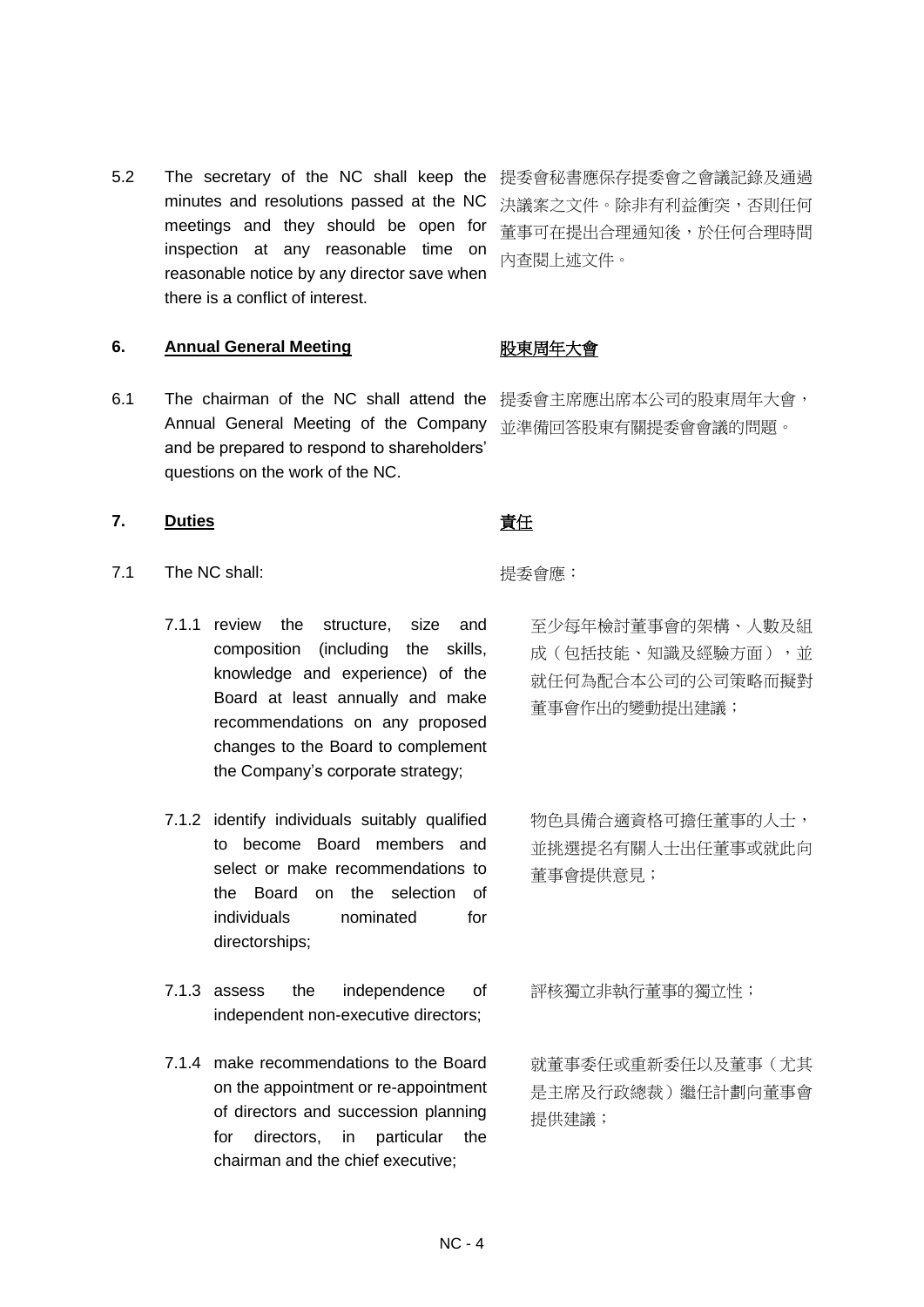- 7.1.5 where the Board decides to propose a resolution to elect an individual as an independent non-executive director at the general meeting, set out in the circular to shareholders and/or explanatory statement accompanying the notice of the relevant general meeting (i) the process used for identifying the individual and the reasons of the Board's belief on the election and independence of such individual; (ii) if the proposed independent non-executive director will be holding their seventh (or more) listed company directorship, why the Board believes the individual would still be able to devote sufficient time to the Board; (iii) the perspectives, skills and experience that the individual can bring to the Board; and (iv) how the individual contributes to diversity of the Board;
- 7.1.6 make recommendations to the Board on the membership of Board committees e.g. Audit Committee and Remuneration Committee, in consultation with the chairman of the Board and the chairmen of such committees, as appropriate;
- 7.1.7 before recommending an appointment, evaluate the balance of skills, knowledge and experience on the Board, and, in the light of this evaluation, prepare a description of the role and capabilities required for a particular appointment. In identifying suitable candidates the NC shall:

若董事會擬於股東大會上提呈決議案選 任某人士為獨立非執行董事,應促使有 關股東大會通告所附隨的致股東通函及 ╱或說明函中明(i)用以物色該名人士的 流程、董事會認為應選任該名人士的理 由以及他們認為該名人士屬獨立人士的 原因、(ii)如果候任獨立非執行董事將出 任第七家(或以上)上市公司的董事, 董事會認為該名人士仍可投入足夠時間 履行董事責任的原因、(iii)該名人士可為 董事會帶來的觀點與角度、技能及經 驗;及(iv)該名人士如何促進董事會成 員多元化;

與董事會主席及董事會所屬委員會(例 如審核委員會及薪酬委員會)之主席協 商,就有關委員會的成員向董事會提出 建議;

在建議作出委任之前,評估董事會的技 能、知識和經驗等方面的均衡性,並按 評估結果,就個別需被委任之董事的角 色及所需具備的能力編制說明文件。在 物色適當人選時,提委會應: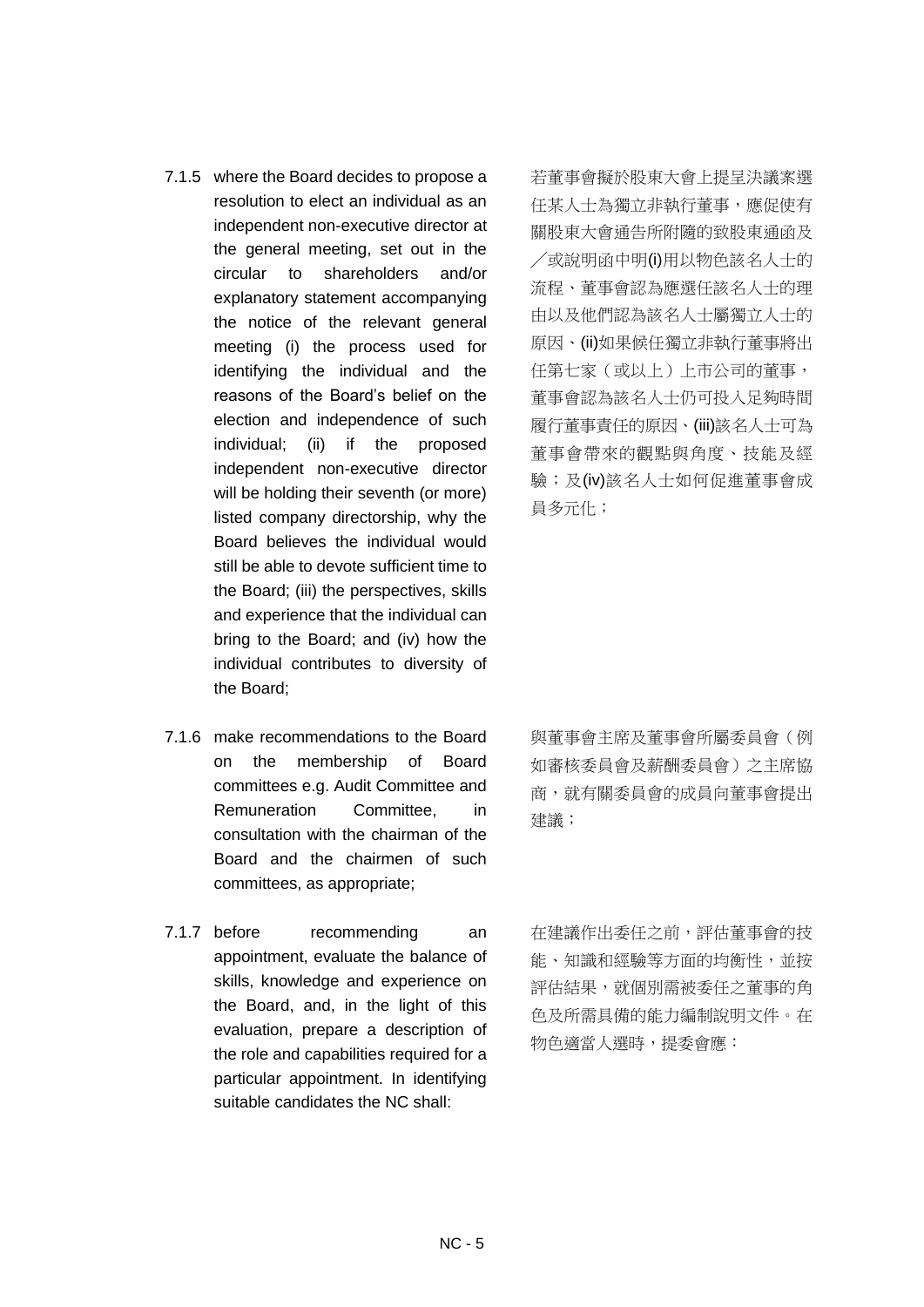- (i) use such method or methods to facilitate the search as it may deem appropriate;
- (ii) consider candidates from a wide range of backgrounds; and
- (iii) consider candidates on merit and against objective criteria, taking care that candidates have enough time available to devote to the position;
- 7.1.8 make recommendations to the Board on any matters relating to the continuation in office of any director at any time including the suspension or termination of service of an executive director as an employee of the Company subject to the law and their service contracts;
- 7.1.9 keep under review the leadership needs of the Company, both executive and non-executive, with a view to ensuring the continued ability of the Company to compete effectively in the marketplace;
- 7.1.10 keep up to date and fully informed about strategic issues and commercial changes affecting the Company and the market in which it operates;

採用其認為有助物色人才的適當 方法;

考慮來自各種背景的人選;及

根據人選本身的條件及客觀標準 來考慮人選,並確保有關人選能 投入足夠時間履行有關職務;

隨時就董事繼續服務等有關的事宜向董 事會提供建議,包括根據法例及服務合 約,暫停或終止某執行董事作為公司僱 員所提供的服務;

不斷檢討本公司所需的領導需要(包括 執行董事及非執行董事),以保持本公 司在市場上的有效競爭力;

完全掌握對本公司及其所在市場有影響 的策略事宜及商業轉變的最新情況;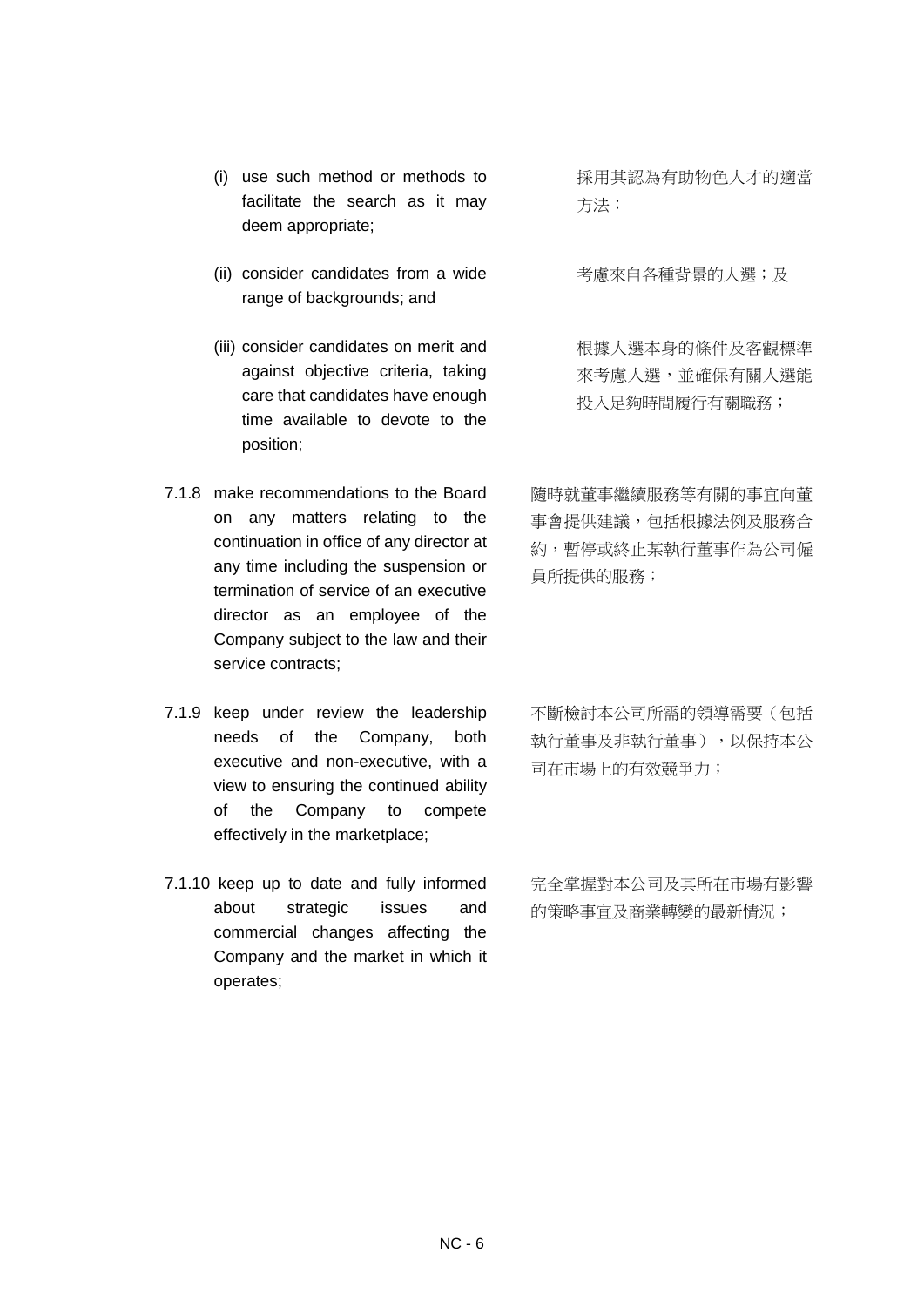- 7.1.11 in respect of any proposed service contracts to be entered into by any members of the group with its director or proposed director, which require the prior approval of the shareholders of the Company at general meeting under the Rules Governing the Listing of Securities on The Stock Exchange of Hong Kong Limited ("**Listing Rules**"), review and provide recommendations to the shareholders of the Company (other than shareholders who are directors with a material interest in the relevant service contracts and their respective associates) as to whether the terms of the service contracts are fair and reasonable and whether such service contracts are in the interests of the Company and the shareholders as a whole, and to advise shareholders on how to vote;
- 7.1.12 review annually the time required from non-executive directors. Performance evaluation should be used to assess whether the non-executive directors are spending enough time to fulfil their duties;
- 7.1.13 ensure that on appointment to the Board, non-executive directors receive a formal letter of appointment setting out clearly what is expected of them in terms of time commitment, committee service and involvement outside Board meetings; and
- 7.1.14 conduct exit interviews with any Director upon their resignation in order to ascertain the reasons for his/her departure.

檢討及就所有按香港聯合交易所有限公 司證券上市規則 ("**上市規則**") , 須事先 取得本公司股東批准的有關本公司集團 成員與現行董事或建議委任的董事擬訂 立的服務合同,向本公司股東 (股東為 與該服務合同有重大利益的董事及其連 絡人者除外) 就該服務合同條款的公平 及合理性、服務合同對本公司及整體股 東而言是否有利及應怎樣表決,提呈建 議;

每年檢討非執行董事所需投入的時間。 應採用績效評估來衡量非執行董事可有 付出足夠時間履行其職責;

確保非執行董事獲委任加入董事會時收 到正式的委任函,當中列明董事會期望 他們付出的時間、在委員會的服務,以 及參與董事會會議之外的活動;及

會見辭去本公司董事職責的董事並瞭解 其離職原因。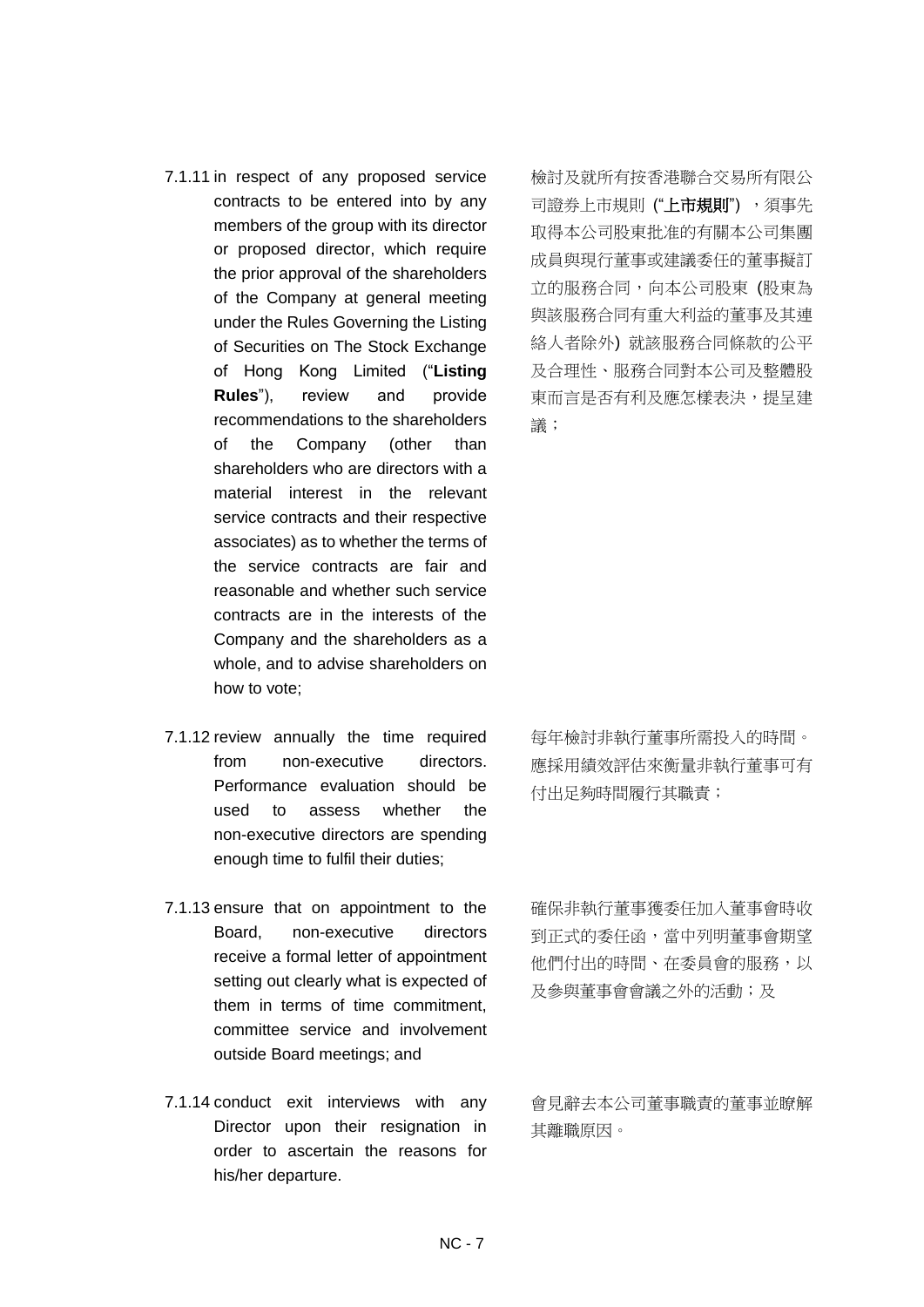### **8. Reporting Responsibilities** 報告責任

- 8.1 The NC chairman shall report formally to the 提委會每次開會後,提委會主席應就提委會 Board on its proceedings after each meeting on all matters within its duties and responsibilities.
- 8.2 The NC shall make whatever 提委會應就任何其職責範圍內之事宜而認為 recommendations to the Board it deems appropriate on any area within its remit where action or improvement is needed.
- 8.3 The NC shall provide to the Board all the information set out in paragraph L of Appendix 14 to the Listing Rules, to enable the Company to prepare the corporate governance report in its annual report in compliance with such Appendix14.

### **9. Authority** 權力

- 9.1 The NC is authorized to seek any 提委會有權為履行職責而向本公司任何僱員 information it reasonably requires from any 合理地索取任何資料。 employee of the Company in order to perform its duties.
- 9.2 Where necessary, the NC should seek 提委會履行職責時如有需要,應尋求獨立專 independent professional advice, at the <sub>業意見</sub>,費用由本公司支付。 Company's expense, to perform its responsibilities.
- 9.3 The Company should provide the NC with 本公司應向提委會提供充足資源以履行其職 sufficient resources to perform its duties.

### **10. <u>Other</u> 其他**

10.1 The NC shall review annually its terms of 提委會應每年檢討其權責範圍、表現及組織 reference, performance and constitution and recommend any changes it considers necessary to the Board for approval.

在其職責範圍內討論的一切事宜,向董事會 提交正式的報告。

需要採取的行動或作出的改善,向董事會作 出其認為合適的建議。

提委會應向董事會提供上市規則附錄14第L 段所述的一切資料,方便公司在年報內編制 企業管治報告,以符合附錄14的規定。

責。

章程,並將其認為必要之修改提交董事會審 批。